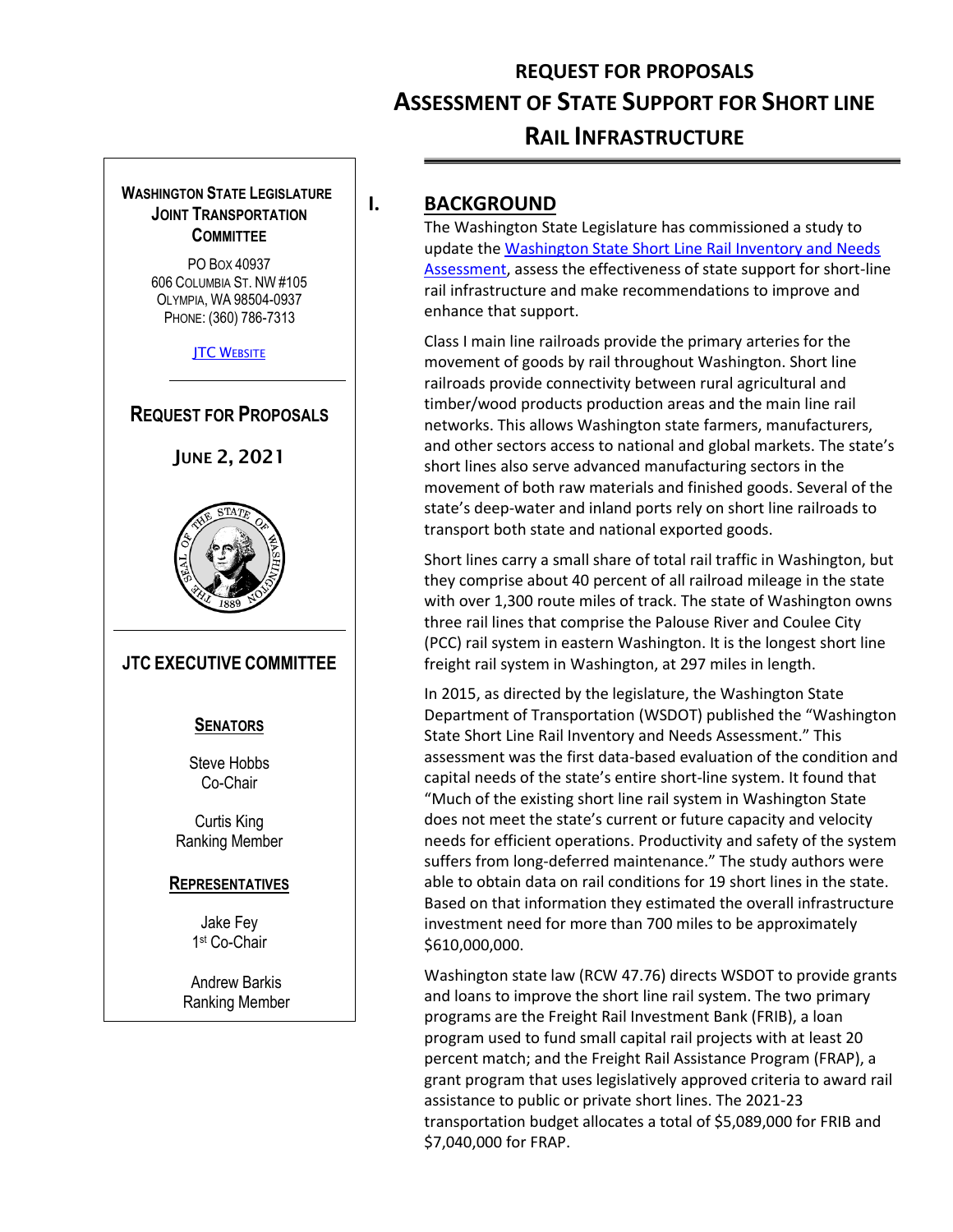# **II. SCOPE OF WORK**

**Purpose**: The purpose of this study is to update the Washington State Short Line Rail Inventory and Needs Assessment, assess the effectiveness of state support for short-line rail infrastructure, and to make recommendations to improve and enhance that support. Recommendations will be informed by data and information gathered through stakeholder engagement, and through the targeted update to the 2015 inventory and needs assessment.

This assessment must include consideration of current state grant and loan programs, including state investment in nonstate owned short lines, the state's role and investments in the Palouse River and Coulee City (PCC) rail system, and any other ongoing state activities related to short line rail infrastructure.

#### **Staff Workgroup**

A Staff Workgroup will provide guidance and assistance during the study. The Workgroup will include staff from the

- JTC,
- House and Senate Transportation Committees,
- Washington State Department of Transportation (WSDOT)
- Utilities and Transportation Commission (UTC)
- Representative(s) of short-line rail owners, operators and/or customers
- Others as deemed appropriate by the JTC

The Consultant will work with the Staff Workgroup throughout the study, soliciting input, presenting draft materials before they are shared publicly, and reviewing findings, recommendations, and draft reports.

A final report is due to the House and Senate Transportation Committees by January 1, 2022.

#### **III. TASKS TO BE COMPLETED IN STUDY**

The tasks described below are based on the [study proviso](#page-5-0) included in the 2021-23 transportation budget (SSB 5165). The description of the tasks is not intended to fully encompass the study tasks, but instead provides the Consultant with a potential framework for the study.

**Consultants are encouraged to recommend additions and/or alternatives to better accomplish the study's stated objectives.**

#### **TASK 1: CONDUCT STAKEHOLDER OUTREACH**

For Task 1 the Consultant will consult with agencies and stakeholder groups through meetings, interviews, focus groups, surveys, or other methods. The purpose of these consultations is to hear directly from these stakeholders on how state support for short line rail infrastructure could be improved and enhanced. The consultant should describe in their proposal methods to be used to accomplish this task. Due to the uncertainty around ongoing COVID-19 restrictions it is likely that at least some of the stakeholder outreach will need to be conducted in a virtual or hybrid format.

The consultant will solicit input from all regions of the state from representatives of: short line rail infrastructure owners, short line rail operators, short line rail customers from representative industries, ports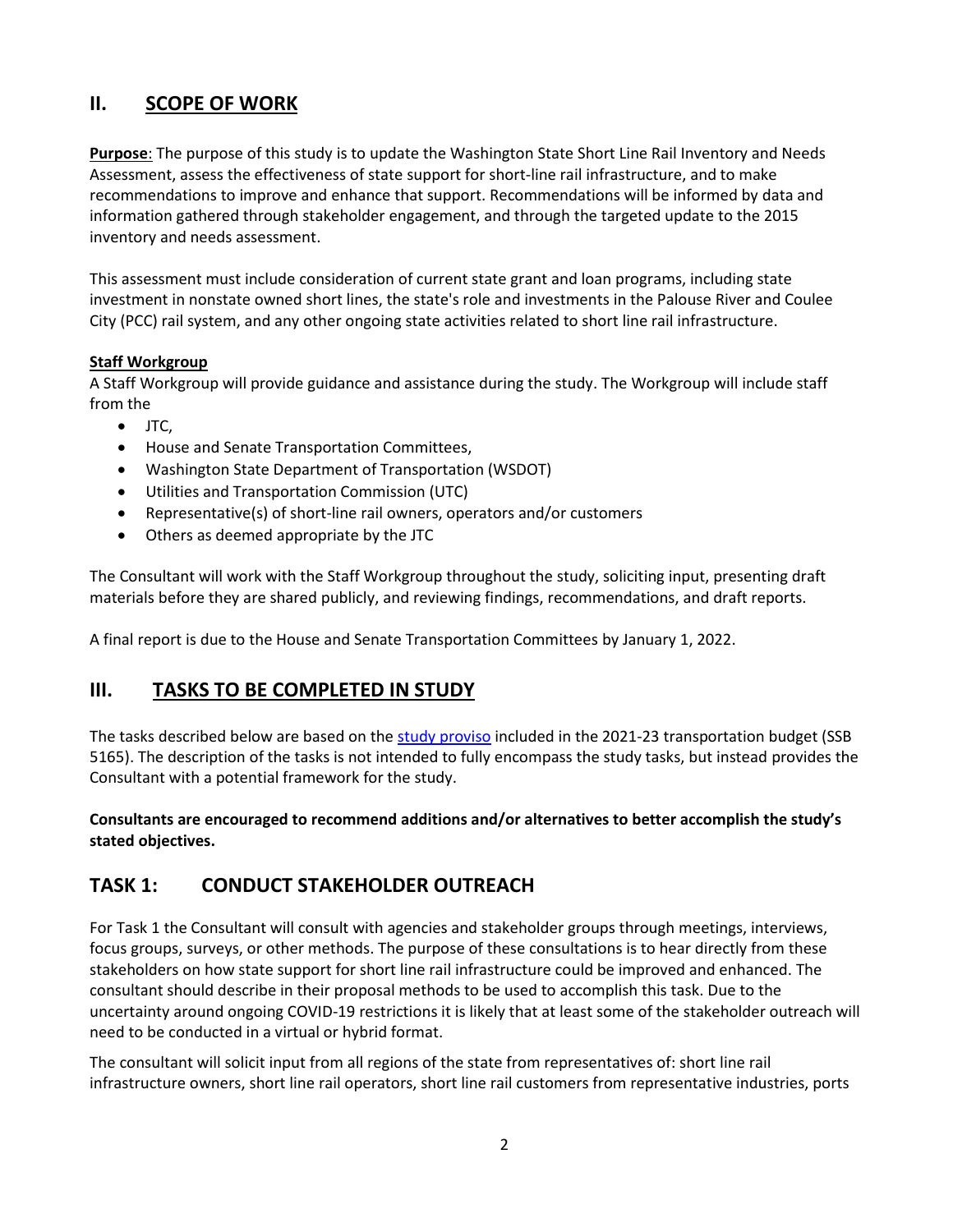served by short line rail infrastructure, WSDOT, the UTC and others as deemed appropriate through consultation with the Staff Workgroup.

Deliverable: The Consultant will work with the JTC project manager to determine how best to report findings from these consultations. At a minimum a summary of findings will be included in the final report.

# **TASK 2: ASSESS AND UPDATE 2015 INVENTORY AND NEEDS ASSESSMENT**

For Task 2 the Consultant will review and assess the 2015 "[Washington State Short Line Rail Inventory and](https://www.wsdot.wa.gov/research/reports/fullreports/842.1.pdf)  [Needs Assessment](https://www.wsdot.wa.gov/research/reports/fullreports/842.1.pdf)" to determine data and information that should be updated or added in order better inform the recommendations developed in Task 3. The consultant will then carry out the necessary data collection and analysis to update the 2015 Inventory and Needs Assessment. Data collected for the 2015 report will be made available to the consultant.

The consultant should consider how data and information collection could be incorporated into the stakeholder outreach required in Task 1.

Deliverable: Proposal for data collection and analysis. Draft report chapter(s).

# **TASK 3: DEVELOP RECOMMENDATIONS TO IMPROVE AND ENHANCE STATE SUPPORT FOR SHORT LINE RAIL INFRASTRUCTURE**

Using the information gathered in Tasks 1 and 2 the consultant will develop a series of recommendations aimed at improving and enhancing state support for short-line rail infrastructure. Recommendations should describe specific steps, strategies, and/or statute changes needed for implementation. Recommendations should include methods or frameworks for prioritizing investments in short line rail infrastructure to maximize the public benefit for each dollar invested and identify other objectives that the recommendations would address.

In developing the recommendations the consultant must consider current state grant and loan programs, including state investment in nonstate owned short lines, the state's role and investments in the Palouse River and Coulee City (PCC) rail system, and any other ongoing state activities related to short line rail infrastructure.

Deliverable: Draft report chapter

# **TASK 4: COORDINATE WITH STAFF WORKGROUP**

In addition to the consultations described in Task 1 the Consultant will work with a Staff Workgroup throughout the study, soliciting input, presenting draft materials before they are shared publicly, and reviewing findings, recommendations, and draft reports.

The Staff Workgroup membership is identified above under the scope of work section. JTC staff will provide contact information for Workgroup members. The consultant will be responsible for convening the workgroup after initial JTC contact. The Consultant should generally expect to provide copies of all materials needed for meetings with the Staff Workgroup. Due to the uncertainty around ongoing COVID-19 restrictions it is likely that at least some of Workgroup meetings will be held in a virtual or hybrid format.

Though the Consultant should strive to incorporate input from the Staff Workgroup the final recommendations will be those of the Consultant.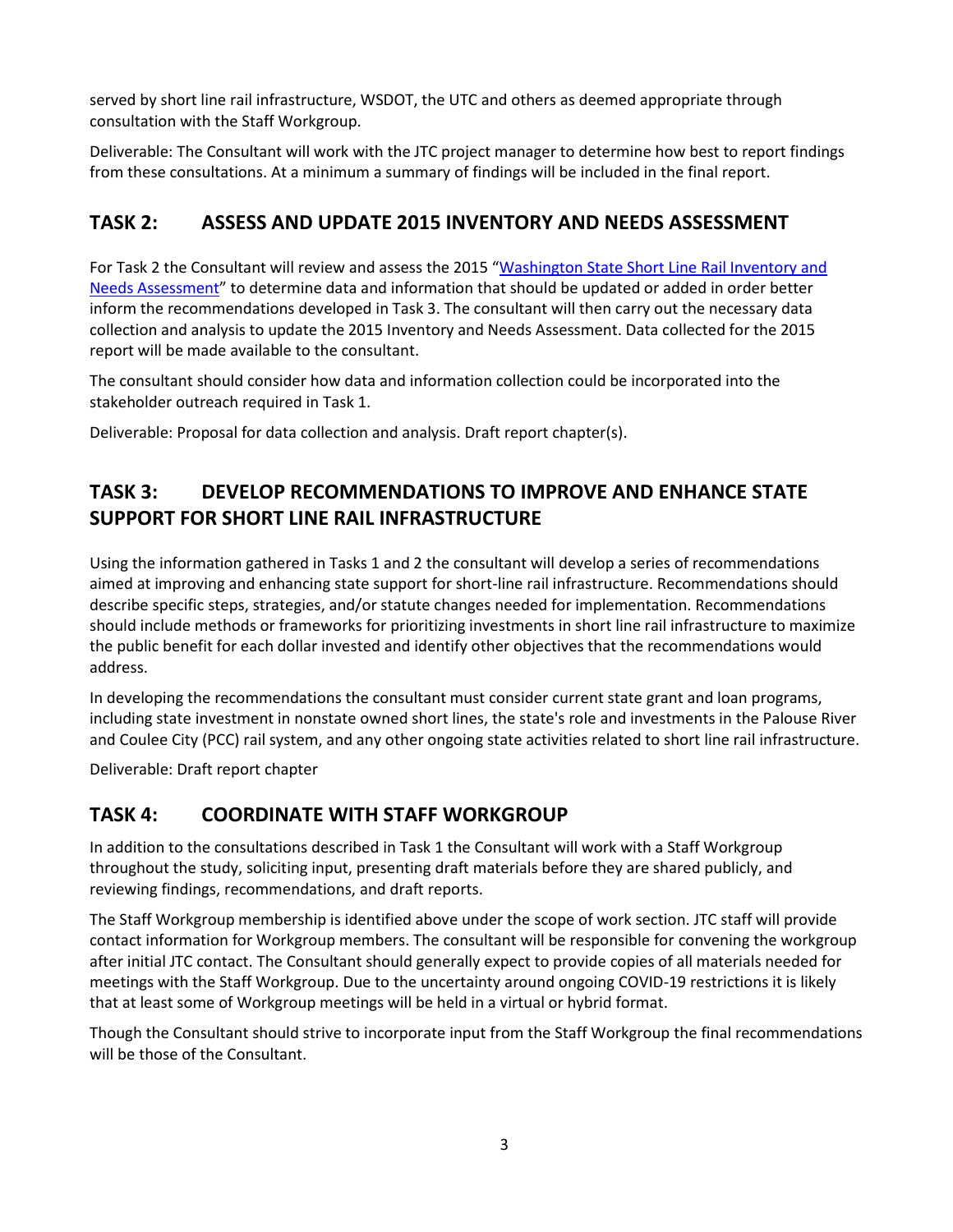# **TASK 5: PRESENT FINDINGS AND RECOMMENDATIONS**

The Consultant will attend and provide study updates at the following meetings:

- September 23, 2021 JTC meeting in Olympia to provide a study overview and progress report to the full JTC
- December 17, 2021 JTC meeting in Olympia to present the findings and recommendations from the Draft Final Report
- One presentation each to the House and Senate Transportation Committees during the 2022 legislative session, at the Committees' discretion. These two presentations would likely occur on the same day in January or February 2022. The consultant would provide an overview of the study findings and recommendations.

# **TASK 6: DRAFT AND FINAL REPORTS**

The Consultant will prepare a draft report for the study that includes an Executive Summary highlighting study findings and recommendations as well as the deliverables described above in Tasks 1-3.

The Consultant must deliver the draft report to the JTC Project Manager and Staff Workgroup by November 18, 2020. Staff Workgroup comments and suggestions must be considered for incorporation into the draft final report and delivered to the JTC by December 15, 2020. The draft final report is not final until the four JTC Executive Committee Members have voted to accept it. The final report is due to the House and Senate Transportation Committees by January 1, 2022.

The Consultant shall work with the JTC Project Manager on review of the draft reports and incorporate any needed changes.

Deliverable: Draft and final reports

#### **IV. CONTRACT DELIVERABLES**

The successful Consultant will provide the following services and deliverables:

- 1. The Consultant shall work with JTC staff to develop a draft workplan to meet the requirements of section III of this RFP. The Consultant will present the draft workplan at the first staff workgroup meeting. Based on input from that meeting the Consultant will finalize the workplan with any changes necessary based on additional information. The work plan shall include:
	- Specific steps detailing how this study will be carried out;
	- The specific tasks to be performed and by whom;
	- The expected duration and level of effort in hours by person;
	- The specific data that will be needed, along with data sources; and,
	- A schedule for performing the tasks.

The JTC will review, comment on, and approve this work plan. Any subsequent changes to the work plan shall also require approval by the JTC.

2. In conducting the study, the Consultant shall coordinate and facilitate the Staff Workgroup meetings. The Consultant shall provide all meeting materials. JTC staff will be responsible for securing meeting locations and providing food and refreshments for the meetings.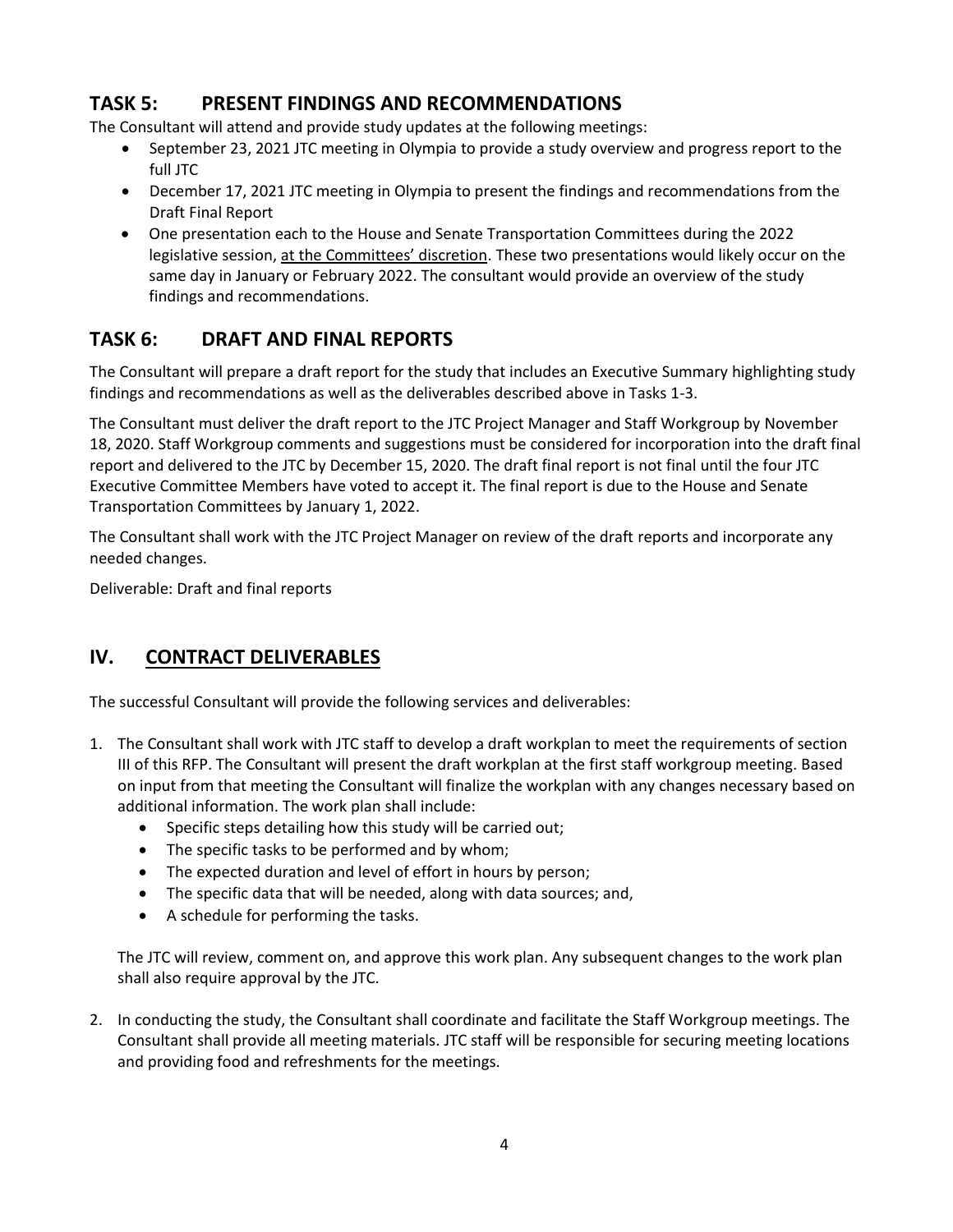- 3. The Consultant Project Manager shall have, at a minimum, twice-monthly scheduled conference calls with the JTC Project Manager. Full or partial Consultant team conference calls may be scheduled as needed.
- 4. The Consultant shall prepare and present to the JTC Project Manager, monthly written progress reports that address and summarize the issues in the Consultant's contracted Scope of Work and Work Plan.
- 5. The Consultant shall prepare draft deliverables as described above in Tasks 1-6. The Consultant shall present a draft to the JTC Project Manager and Staff Workgroup for comments and suggestions. The Consultant shall work with the JTC Project Manager on review of the draft deliverables and PowerPoints and incorporate any needed changes.
- 6. The Consultant shall present a draft report to the JTC Project Manager and Staff Workgroup by November 16, 2021, for comments and suggestions. The Consultant shall work with the JTC Project Manager on review of the draft report and incorporate any needed changes.
- 7. The Consultant shall submit the draft final report by December 15, 2020. The draft final report is not final until the four JTC Executive Committee Members have voted to accept it.
- 8. The Consultant may be requested to make a presentation to the House and Senate Transportation Committees during the 2022 legislative session. The decision will be up to the chairs of the House and Senate Transportation Committees.
- 9. The Consultant must deliver the approved Final Report in an electronic format suitable for printing and webbased distribution (PDF).

#### **V. OVERSIGHT AND ADMINISTRATIVE RESPONSIBILITY**

The JTC will have prime oversight for this study. The clients of this study are the four JTC Executive Committee Members (the Chairs and Ranking Members of the House and Senate Transportation Committees), who are represented in day-to-day study activities by the JTC Project Manager.

JTC staff will be responsible for the following activities:

- Prepare, publish and administer the RFP process;
- Coordinate the Consultant selection process and negotiate the contract;
- Administer the contract (review and approve invoices, ensure milestones are being met, etc.);
- Attend regularly scheduled briefings with Consultant;
- Receive, evaluate and edit Consultant products; and,
- Oversee communications and meetings between JTC, the Consultant, and the Staff Workgroup.

#### **VI. QUALIFICATIONS**

- Bidder must be licensed to do business in the state of Washington.
- JTC shall also examine Bidder for responsibility. Responsibility shall include such measures as insurance coverage that meets state requirements, references, prior experience and satisfaction of existing clients, and other information related to responsibility.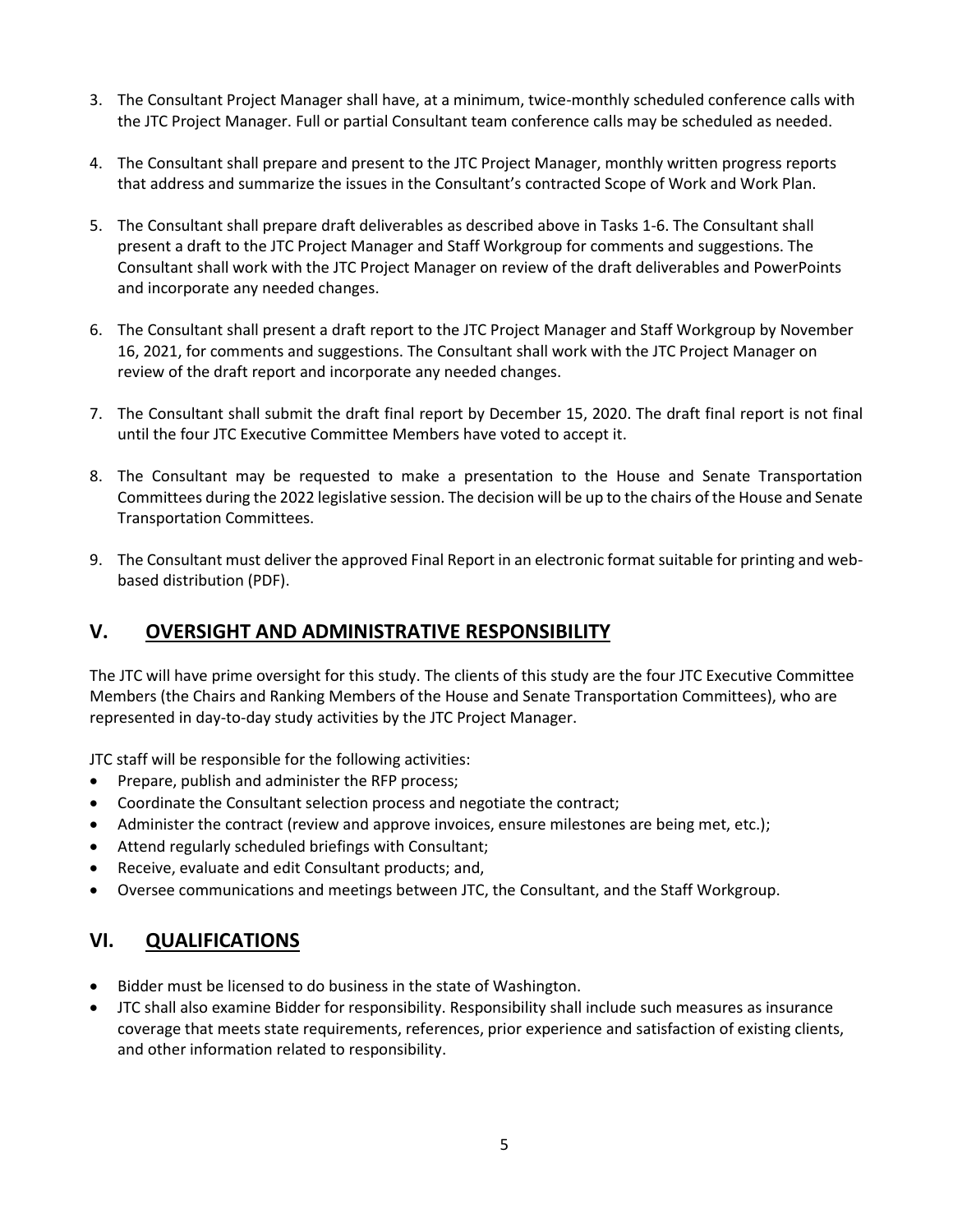# **VII. DEFINITIONS**

- **Apparently Successful Bidder** or **Apparently Successful Consultant -** the Bidder or Consultant selected as the most qualified entity to perform the stated services.
- **Bidder or Consultant –** an entity intending to submit or submitting a proposal for the project.
- **JTC –** Joint Transportation Committee, a Washington State legislative agency governed by an Executive Committee comprised of the Chairs and Ranking Members of the House and Senate Transportation Committees. JTC shall mean the Executive Committee, Committee Coordinator, Project Manager, and/or any other staff of the JTC.
- **JTC Coordinator –** the Chief Executive Officer of the Joint Transportation Committee.
- **RFP –** this Request for Proposals, any addendum or erratum thereto, Bidder's written questions and the respective answers, and any related correspondence that is addressed to all Bidders.
- **Contract definitions** are provided in the State of Washington General Terms and Conditions for personal services contracts in Exhibit A.

# <span id="page-5-0"></span>**VIII. PROVISO**

Below is the budget proviso language for this study from Sec. 204 of the 2021-23 transportation budget (SSB [5165\)](http://lawfilesext.leg.wa.gov/biennium/2021-22/Pdf/Bills/Session%20Laws/Senate/5165-S.SL.pdf?q=20210528122858).

\$200,000 of the multimodal transportation account—state appropriation is for the joint transportation committee to update the Washington State Short Line Rail Inventory and Needs Assessment, prepared in 2015, and to facilitate a stakeholder process to assess the effectiveness of state support for short line rail infrastructure based on current and future short line rail infrastructure needs. This assessment must include consideration of current state grant and loan programs, including state investment in nonstate owned short lines, the state's role and investments in the Palouse River and Coulee City (PCC) rail system, and any other ongoing state activities related to short line rail infrastructure. The joint transportation committee must solicit input from all regions of the state from representatives of: Short line rail infrastructure owners, short line rail operators, short line rail customers from representative industries, ports served by short line rail infrastructure, the Washington state department of transportation, the utilities and transportation commission, and other relevant stakeholders as identified by the joint transportation committee. A report with recommendations to enhance the state's support for short line rail infrastructure is due to the transportation committees of the legislature by January 1, 2022.

# **IX. HELPFUL RESOURCES**

The following resources are provided for convenience and additional background for preparation of proposals. These resources are not exhaustive and should not be solely relied upon to form the basis of a proposal or any subsequent recommendations.

[Washington State Short Line Rail Inventory and Needs Assessment,](https://www.wsdot.wa.gov/research/reports/fullreports/842.1.pdf) 2015, WSDOT [2019 Washington State Rail Plan,](https://wsdot.wa.gov/rail/state-rail-plan/home) WSDOT [Palouse River and Coulee City \(PCC\) Rail System,](https://wsdot.wa.gov/freight/rail/pcc) WSDOT [State Rail Grant and Loan Programs,](https://wsdot.wa.gov/Freight/Rail/GrantandLoanPrograms.htm) WSDOT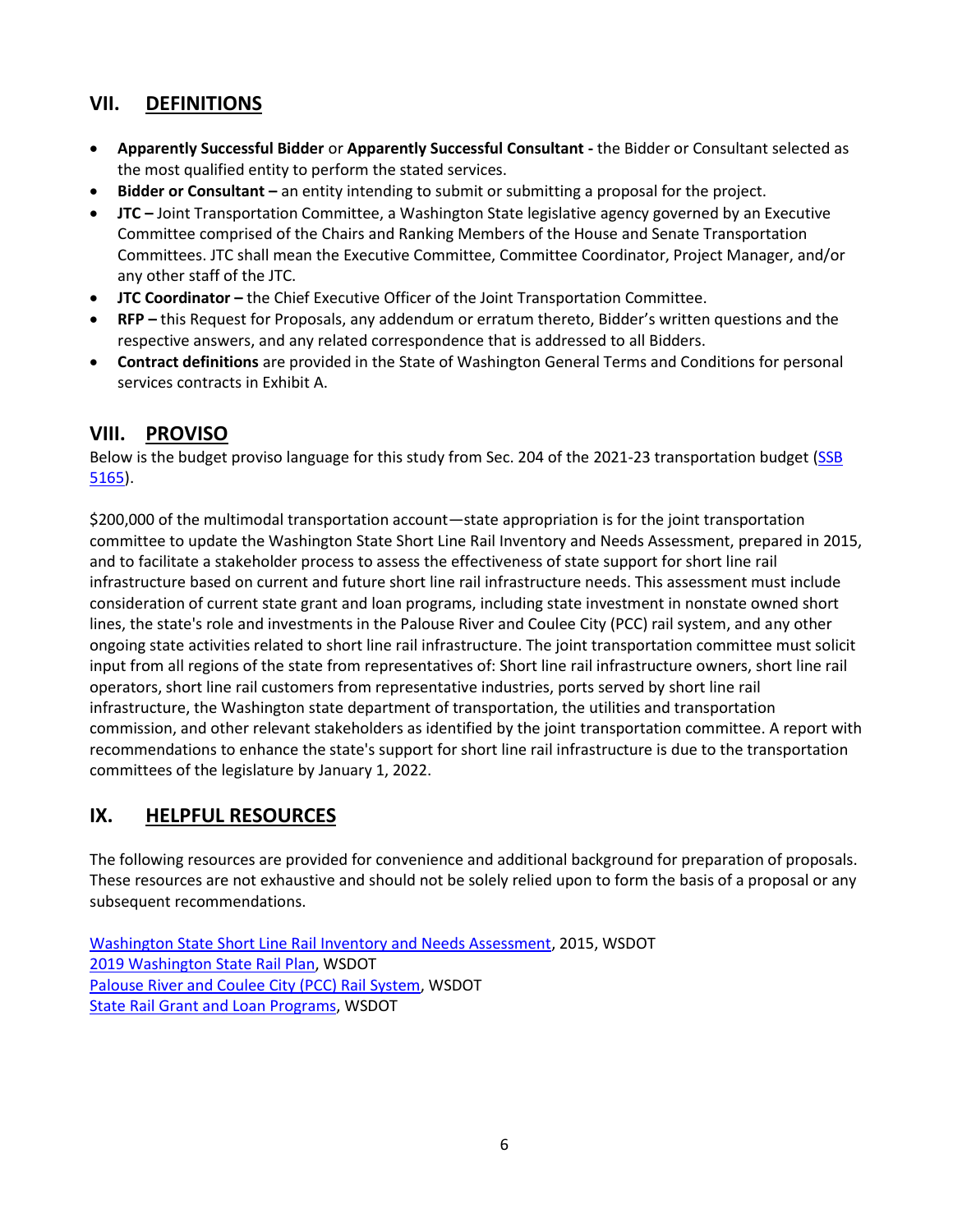# **X. PROJECT BUDGET**

The budget for this project shall not exceed a maximum of **\$ 200,000**. Any resulting contract for this project will be subject to the standard state of Washington General Terms and Conditions for personal services contracts. A copy is attached to this RFP as Exhibit A.

# **XI. INSTRUCTION TO BIDDERS**

#### **A. SUBMISSION OF PROPOSAL**

#### **NOTE: All times listed below refer to local time in Olympia, Washington.**

- 1. A Letter of Intent to Bid must be submitted by 5:00 p.m. on **June 14, 2021** to [sonia.plasencia@leg.wa.gov](mailto:sonia.plasencia@leg.wa.gov) and must include company name, address and email address.
- 2. Bidders must submit proposals in PDF format as an email attachment and/or as a link where the PDF file can be downloaded.
- 3. Bidders must provide two samples of previous work similar to this type in PDF format as an email attachment and/or as a link where the PDF file(s) can be downloaded.
- 4. Proposals are due no later than **5:00 p.m. (local time in Olympia) on June 24, 2021**. Late proposals will not be accepted and will be automatically disqualified. Proposals should be submitted to Sonia Plasencia, RFP Coordinator - [sonia.plasencia@leg.wa.gov.](mailto:sonia.plasencia@leg.wa.gov)
- 5. Selected bidders will be required to participate in oral interviews on **July 8, 2021** via video conference. Selected bidders will be notified of the time and place of their scheduled interview and presentation.
- 6. All proposals and accompanying documentation become the property of the JTC and will not be returned.
- 7. JTC will not be liable for any costs associated with preparation and presentation of a proposal submitted in response to this RFP. The Bidder assumes responsibility for the travel and associated costs of Bidder personnel as they relate to bidding on this project.
- 8. In the event it becomes necessary to revise any part of this RFP, an addendum or erratum will be provided to all Bidders who submitted a Letter of Intent to bid.
- 9. After submission, Bidders will not be allowed to amend their proposal. Responses consisting solely of marketing material are not acceptable and will be rejected.
- 10. Questions regarding this RFP should be directed to Sonia Plasencia, RFP Coordinator, as the single point of contact for this solicitation, **by email only** t[o sonia.plasencia@leg.wa.gov](mailto:sonia.plasencia@leg.wa.gov) . Inquiries concerning clarification of some aspect of the RFP will be accepted beginning at 9:00 a.m. on **June 2***.* No inquiries concerning the RFP will be accepted after 5:00 p.m., on **June 14***.* Responses to questions will be posted at<http://leg.wa.gov/JTC/Pages/RFPs.aspx> within three business days. By **June 16***,* all responses to inquiries will be posted and transmitted to all Bidders who have submitted a Letter of Intent to Bid.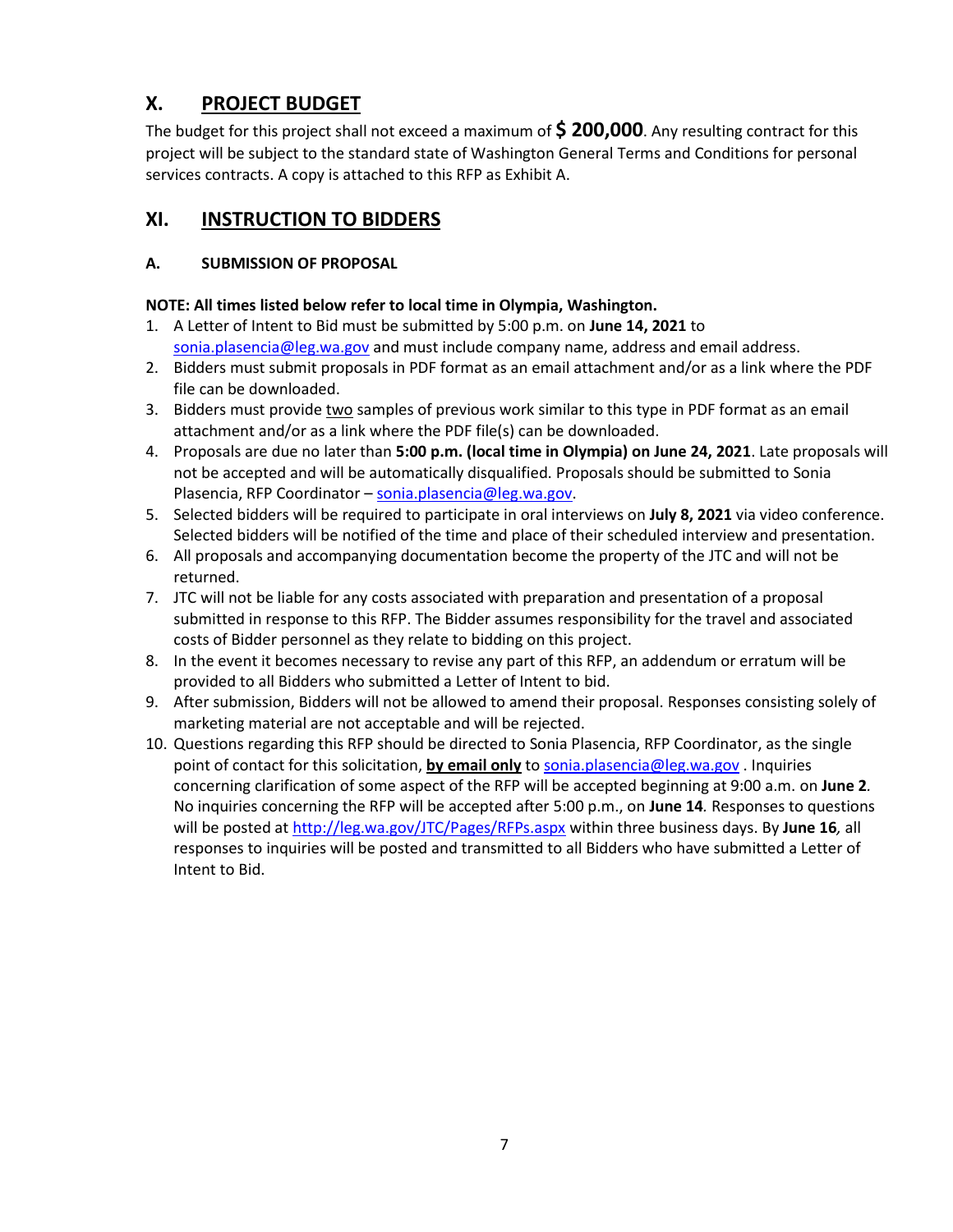#### **B. LETTER OF SUBMITTAL**

The Letter of Submittal and the attached Certification and Assurances form (Exhibit B) must each be signed and dated by a person authorized to legally bind the Bidder to a contractual relationship, e.g., the President or Executive Director if a corporation, the managing partner if a partnership, or the proprietor if a sole proprietorship. Along with introductory remarks, the Letter of Submittal is to include by attachment the following information about the Bidder and any proposed subcontractors:

- 1. Name, address, principal place of business, telephone number, and fax number/email address of legal entity or individual with whom contract would be written.
- 2. Name, address, and telephone number of each principal officer (President, Vice President, Treasurer, Chairperson of the Board of Directors, etc.).
- 3. Legal status of the Bidder (sole proprietorship, partnership, corporation, etc.) and the year the entity was organized to do business as the entity now substantially exists.
- 4. Federal Employer Tax Identification number or Social Security number and the Washington Uniform Business Identification (UBI) number issued by the state of Washington Department of Revenue.
- 5. Location of the facility from which the Bidder would operate.
- 6. The names of any Washington State employees or former Washington State employees employed or on the firm's governing board as of the date of the proposal. Include their position and responsibilities within the Consultant's organization. If following a review of this information, it is determined by the JTC that a conflict of interest exists, the Bidder may be disqualified from further consideration for the award of a contract.

#### **C. PROPOSAL FORMAT**

The proposal must be submitted in PDF format and be printable on eight and one-half by eleven (8 1/2x11) inch paper. The five major sections of the proposal are to be submitted in the order noted below:

- 1. Letter of Submittal, including signed Certifications and Assurances (Exhibit B).
- 2. Technical Approach
	- The Technical Approach should respond to Tasks 1-6 in Section lIl of this RFP, not to exceed ten pages. This page limitation does not include resumes, qualifications, work samples, the Letter of Submittal or signed Certifications and Assurances form.
	- The Technical Approach should describe the approaches, methodologies, and techniques that will be used to undertake each of these tasks and produce the deliverables; and shall identify each person responsible for each task. It should describe in as much detail as possible the anticipated tasks, levels of effort, schedules, and coordination work required to undertake the Tasks.
- 3. Management Approach
	- The Management Approach shall describe how your firm proposes to organize, manage, control, and report on the status of the study. Identify all critical milestones. It should include the following:
		- o A statement of qualifications to conduct this work.
		- $\circ$  Identification of the individual(s) who will do the actual work being proposed, with attached professional resumes. Please keep resumes as concise as possible.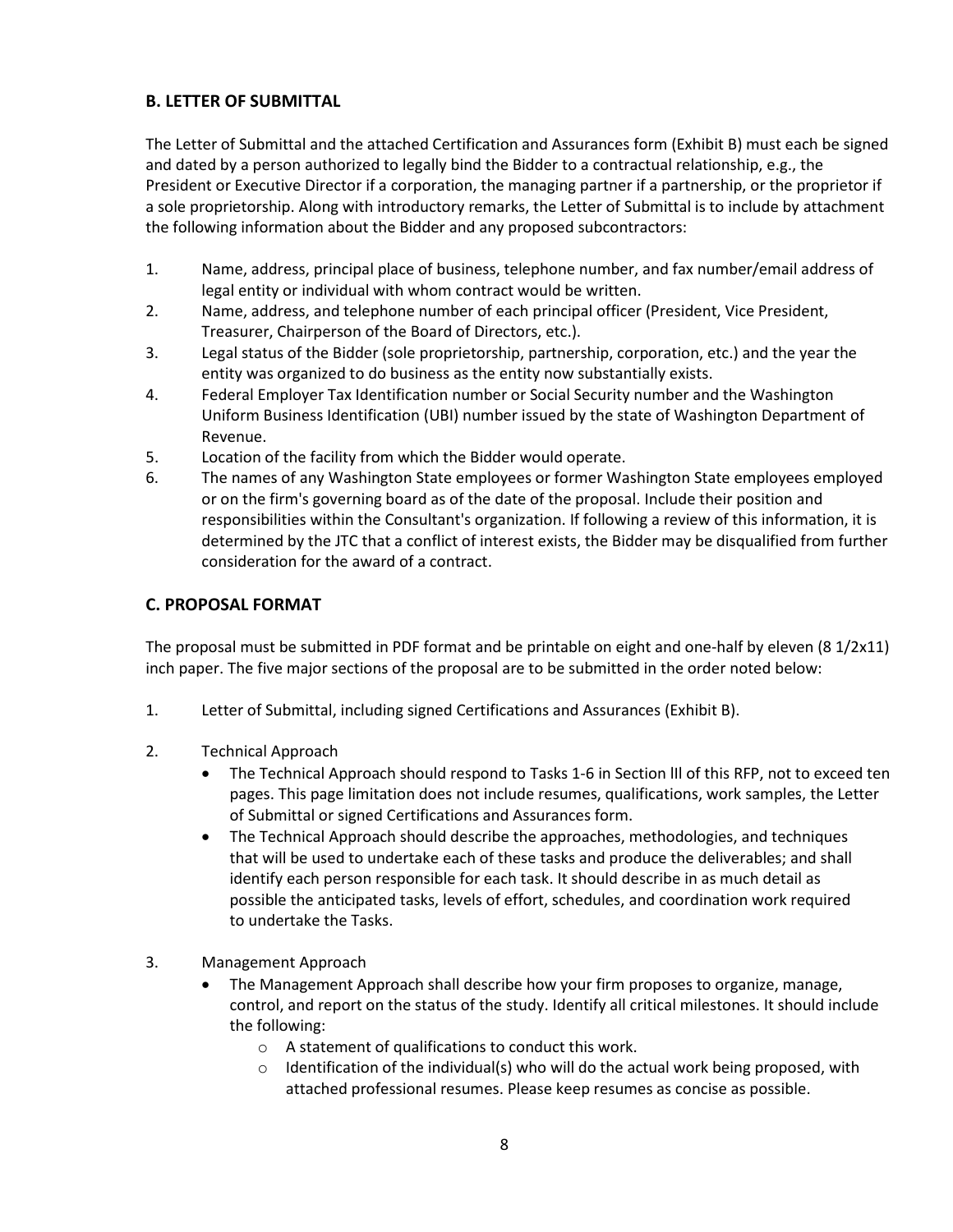- o An organization chart indicating the lines of authority for all personnel involved in performance of the potential contract.
- $\circ$  A description of staff responsibilities and the amount of time they will devote to the project by task or topic area.
- Bidders must include two samples of previous work similar to this type of project as electronic copies.
- 4. Cost Approach
	- The total cost of this work shall be documented in a detailed budget, including direct and indirect labor, travel, and any other expenses (itemized). The cost description shall identify projected work hours and hourly rate(s) for each employee, by name and task, who will be assigned to this project.
- 5. References
	- Include three references with whom your firm and the proposed Consultant Project Manager has done similar work. For each reference, include name, title, organization, address, phone number and email address. References shall not include staff of the Joint Transportation Committee, nor Washington State House or Senate Transportation Committee staff.

#### **XII. EVALUATION CRITERIA**

Proposals will be reviewed and evaluated by a panel selected by the JTC. After the initial evaluations, the JTC will select a small group of Bidders as finalists for oral interviews and presentations to the evaluation panel. Commitments made by the Bidder at the oral interview, if any, will be considered binding. The score from the oral presentation will be considered independently and will determine the apparently successful bidder.

Written proposals submitted in response to this RFP will be evaluated and weighted on the following three categories. This evaluation will be used solely for selecting Bidders to be invited for interviews.

- Technical Approach (50%)
	- o Proposed project approach and methodology
	- o Quality of work plan
	- o Feasibility of proposed schedule
	- o Description of proposed deliverables
- Management Approach (40%)
	- o Project team structure internal controls
	- o Staff qualifications & resumes
	- $\circ$  Relevant experience with projects of similar complexity & type
	- o Other applicable experience
- Cost Approach (10%)
	- o Quality of detailed budget
	- o Reasonableness of cost approach
	- o Total project cost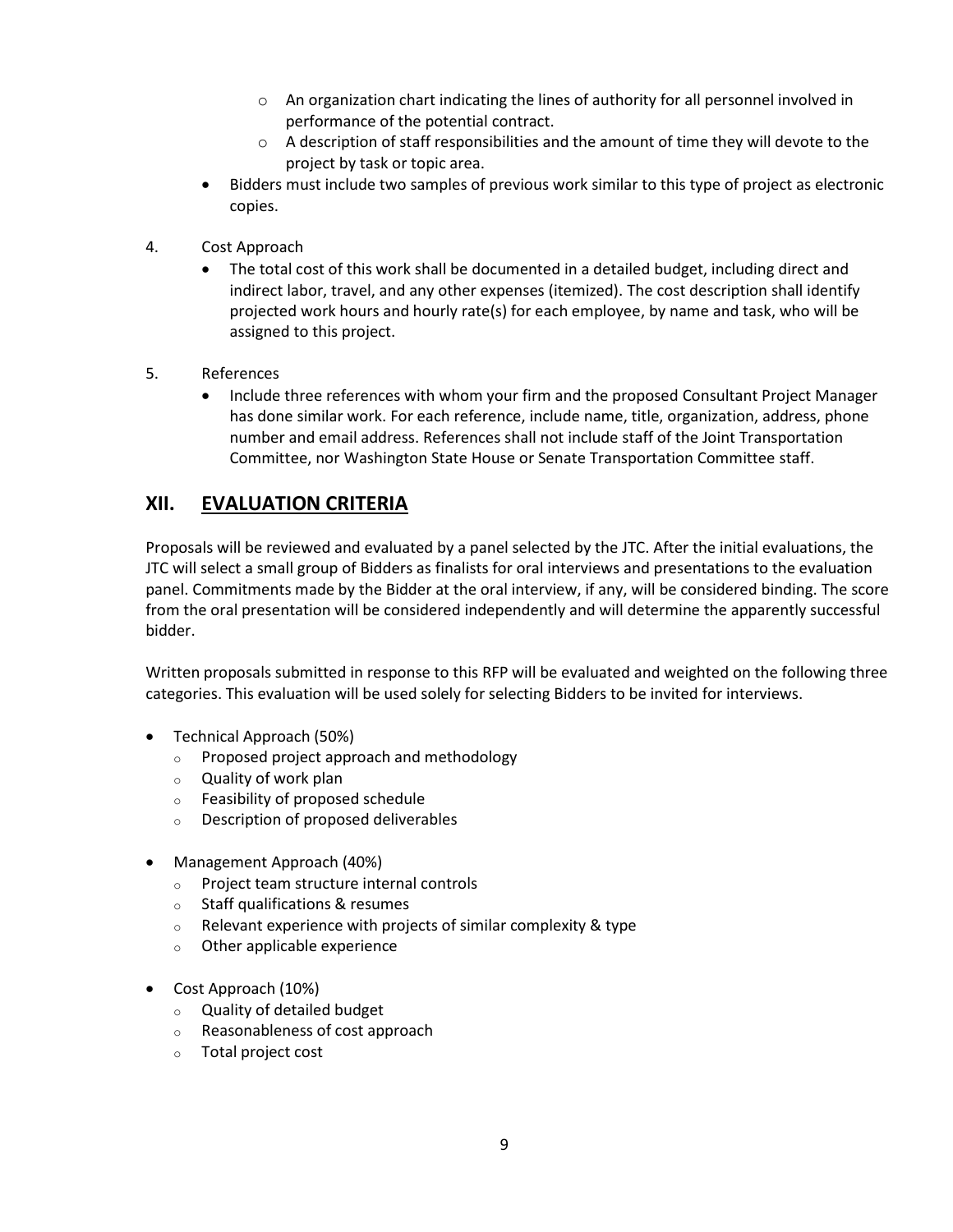# **XIII. ESTIMATED SCHEDULE OF ACTIVITIES**

Letters of Intent to Bid due June 14, 2021 Due date for proposals and the set of the United States of the United States June 24, 2021 Oral Interviews and the contract of the United States of the United States of the United States of the United States of the United States of the United States of the United States of the United States of the United States Announce apparently successful Bidder **Approximately July 13, 2021** Estimated contract start date July 26, 2021 Kick-off meeting with Staff Workgroup **Approximately the week of August 16, 2021** Presentation to JTC in Olympia September 23, 2021 JTC meeting Submit draft report to JTC staff November 18, 2021 Final report draft due to JTC December 15, 2021 Present draft final report to JTC in Olympia December 16, 2021, JTC meeting Final report submitted to House and Senate by January 1, 2022 Transportation Committees

# **XIV. JTC RIGHTS**

- 1. Determination of clarity and completeness in the responses to any of the provisions in this RFP will be made solely by the JTC. The JTC reserves the right to require clarification, additional information, and materials in any form relative to any or all of the provisions or conditions of this RFP.
- 2. The JTC reserves the right to reject any or all proposals at any time prior to the execution of a contract acceptable to the JTC, without any penalty to the JTC.
- 3. The JTC intends to award the contract to the Bidder with the best combination of attributes based on the evaluation criteria listed in Section XII of this RFP. This RFP does not, however, obligate the JTC to contract for services herein.
- 4. Should the JTC fail to negotiate a contract with the Apparently Successful Bidder, the JTC reserves the right to negotiate and contract with the next most qualified Bidder.
- 5. The JTC reserves the right to waive specific terms and conditions contained in this RFP.
- 6. It shall be understood by Bidders that their proposal is predicated upon acceptance of all terms and conditions contained in this RFP unless the Bidder has obtained such a waiver, in writing, from the JTC prior to submission of the proposal. Any such waiver will be granted to all Bidders.
- 7. The JTC reserves the right, at its sole discretion, to waive minor administrative irregularities contained in any Bidder's proposal.

Thank you for your interest.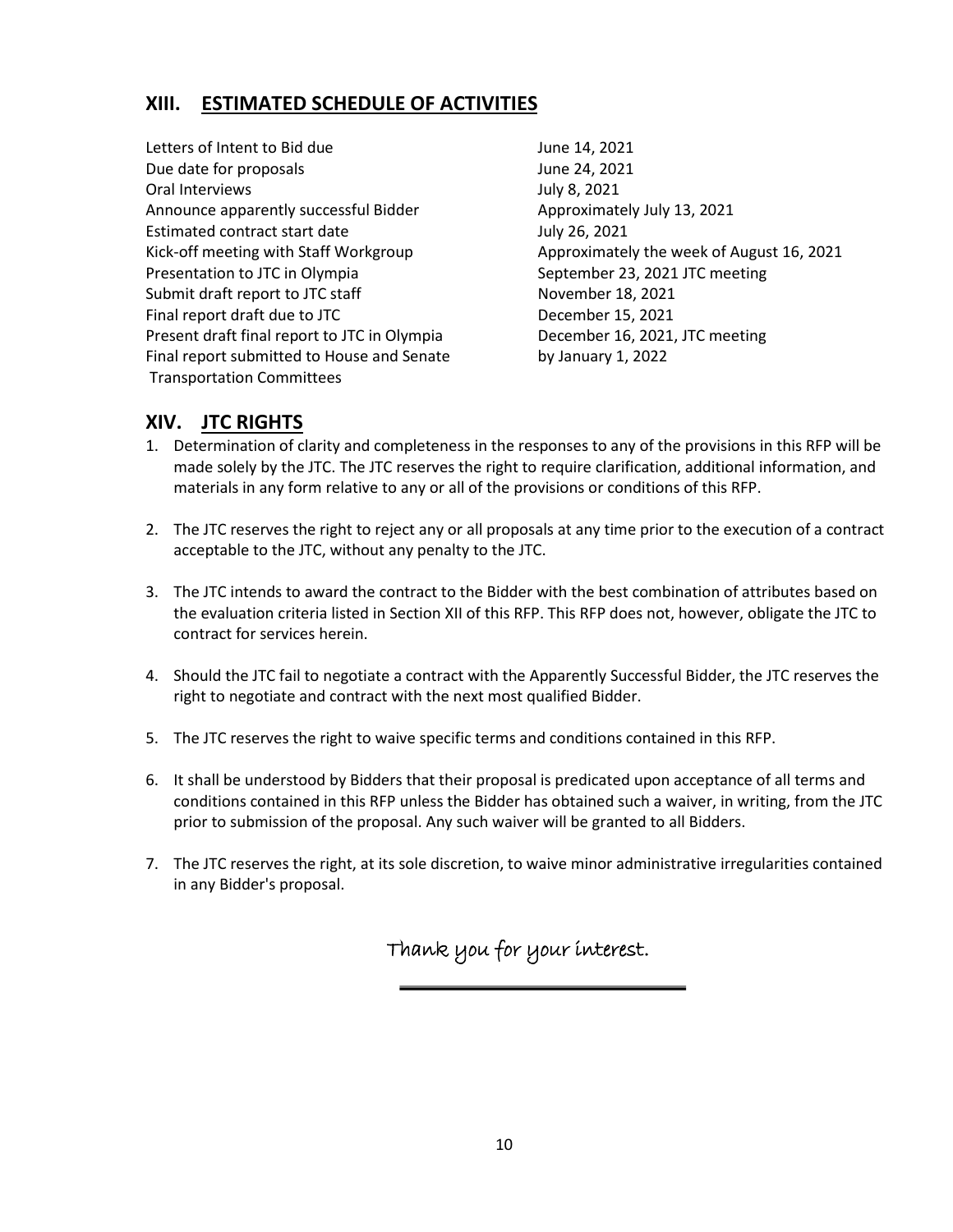#### **GENERAL TERMS AND CONDITIONS**

DEFINITIONS -- As used throughout this contract, the following terms shall have the meaning set forth below:

- A. The "Joint Transportation Committee," or "JTC," shall mean the Washington State Joint Transportation Committee, any division, section, office, unit, or other entity of JTC or any of the officers or other officialslawfully representing the JTC.
- B. "Contractor" shall mean that firm, provider, organization, individual, or other entity performing services under this contract, and shall include all employees of the Contractor.
- C. "Subcontractor" shall mean one not in the employment of the Contractor, who is performing all or part of those services under this contract under a separate contract with the Contractor. The terms "Subcontractor" and "Subcontractors" means Subcontractor(s) in any tier.

ADVANCE PAYMENTS PROHIBITED -- No payment in advance or in anticipation of services or supplies to be provided under this contract shall be made by JTC.

CHANGE OF CONTROL OR PERSONNEL -- Contractor shall promptly and in any case within twenty-four (24) hours notify the JTC Project Manager in writing:

- 1. If any of the representations and warranties of the Contractor set forth in this contract shall cease to be true at any time during the term of this contract;
- 2. Of any material change in the Contractor's management staff;
- 3. Of any change in control of the Contractor or in the business structure of the Contractor;
- 4. Of any other material change in the Contractor's business, partnership, or corporate organization relating to this engagement. All written notices regarding changes in management staff shall contain the same information about newly assigned management staff as was requested by JTC in the RFP and such additional information as may be requested by the JTC. For purposes hereof, the term "management staff" shall mean those persons identified as senior management in any response to a RFP or who otherwise will exercise a major administrative role or major policy or Consultant role to the provision of the Contractor's services hereunder. All written notices regarding changes in control of the Contractor shall contain the same information about any new controlling entity as was requested by JTC in the RFP regarding the Contractor and such additional information as may be requested by JTC.

Approval of these changes rests solely with JTC and will not be unreasonably withheld.

CHANGES AND MODIFICATIONS -- The JTC may, at any time, by written notification to the Contractor, make changes in the general scope of the services to be performed under the contract. If any such changes cause an increase or decrease in the cost of, or the time required for the performance of this contract, an equitable adjustment may be made in the contract price or period of performance, or both, and the contract shall be modified in writing accordingly. Any claim by the Contractor for adjustment under this clause must be asserted within thirty (30) days from the date of Contractor's receipt of the notice of such change; *provided*, however, that the JTC may, upon determining that the facts justify such action, receive and act upon such claim asserted at any time prior to final payment under this contract. Failure to agree to any adjustment shall be a dispute concerning a question of fact within the meaning of the clause of this contract entitled "Disputes." However, nothing in this clause shall excuse the Contractor from proceeding with the contract as changed.

CONFLICT OF INTEREST -- JTC may, by written notice to the Contractor, terminate this contract if it is found after due notice and examination by the JTC that there is a violation of the State Ethics Law Chapter 42.52 RCW; or any similar statute involving the Contractor in the procurement of, or performance under, this contract.

In the event this contract is terminated as provided above, JTC shall be entitled to pursue the same remedies against the Contractor as it could pursue in the event of a breach of the contract by the Contractor. The rights and remedies of JTC provided for in this clause shall not be exclusive and are in addition to any other rights and remedies provided by law. The existence of facts upon which the JTC makes any determination under this clause shall be an issue and may be reviewed as provided in the "Disputes" clause of this contract.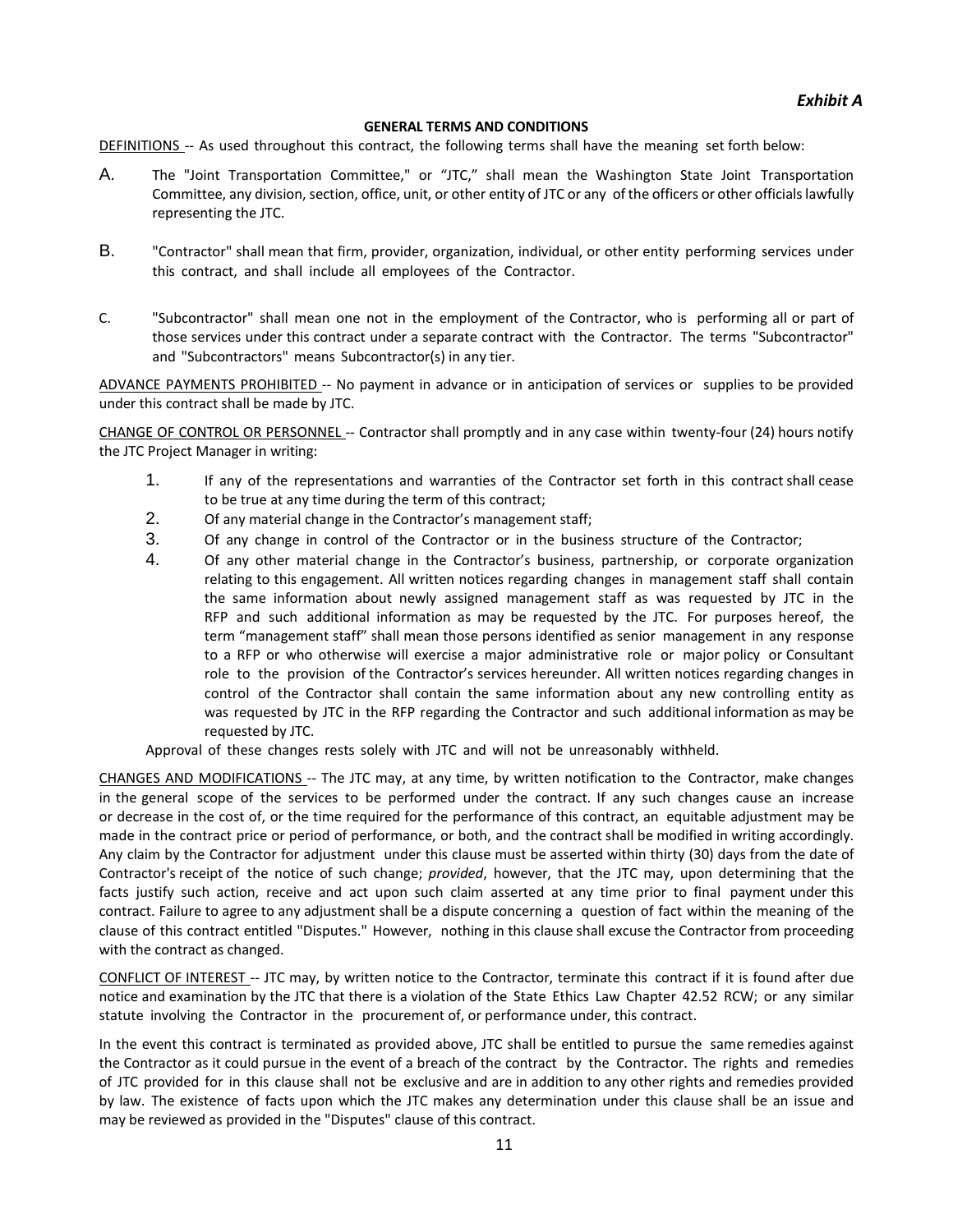CONTRACTOR NOT EMPLOYEE OF THE AGENCY -- The Contractor and his or her employees or agents performing under this contract are not employees or agents of JTC. The Contractor will not hold himself/herself out as or claim to be an officer or employee of JTC or of the state of Washington by reason hereof, nor will the Contractor make any claim or right, privilege or benefit which would accrue to an employee under Chapter 41.06 RCW.

COVENANT AGAINST CONTINGENT FEES -- The Contractor warrants that no person or selling agent has been employed or retained to solicit or secure this contract upon an agreement or understanding for a commission, percentage, brokerage, or contingent fee, excepting bona fide employees or bona fide established agent maintained by the Contractor for the purpose of securing business. JTC shall have the right, in the event of breach of this clause by the Contractor, to annul this contract without liability or, at its discretion, to deduct from the contract price or consideration or recover by other means the full amount of such commission, percentage, brokerage or contingent fee.

DISPUTES – If a dispute should arise between the Contractor and JTC regarding the performance or expected outcomes of the contract, such dispute shall be referred to the JTC Committee Coordinator for review and decision. If the decision by the JTC Committee Coordinator is not satisfactory to the Contractor, the Contractor may request in writing that the dispute be reviewed by the Legislative Members of the JTC Executive Committee. Such written request shall be provided to the JTC Committee Coordinator within five (5) daysfollowing the Committee Coordinator's decision. The Committee Coordinator shall present the written request to the Legislative Members of the JTC Executive Committee at its earliest convenience for review and decision. The decision of the Legislative Members shall become final and binding.

Unless mutually agreed to by the JTC and the Contractor, the work to be performed under this agreement shall not be delayed or stopped during the review of a dispute either by the JTC Committee Coordinator or the JTC Executive Committee.

FORCE MAJEURE -- Neither party shall be liable to the other or deemed in default under this contract for any delay or failure to perform its obligations under this contract if such delay or failure arises from any cause or causes beyond the reasonable control of the parties and without fault or negligence of the parties, including and not limited to acts of God, war, riots, strikes, fire, floods, earthquakes, epidemics, or other similar circumstances.

GOVERNING LAW -- This contract shall be governed by the laws of the state of Washington. In the event of a lawsuit involving this contract, venue shall be proper only in Thurston County. The Contractor, by execution of this contract, acknowledges the jurisdiction of the courts of the state of Washington in this matter.

INDEMNIFICATION -- The contractor shall defend, protect, and hold harmless the state of Washington, JTC, or any employees thereof, from and against all claims, suits or actions arising from the Contractor's acts which are libelous or slanderous, which result in injury to persons or property, which violate a right of confidentiality, or which constitute an infringement of any copyright, patent, trademark, or trade name through use of reproduction of material of any kind.

INDUSTRIAL INSURANCE COVERAGE -- The Contractor shall provide or purchase industrial insurance coverage prior to performing work under this contract as required under Title 51 RCW. JTC will not be responsible for payment of industrial insurance premiums or for any other claim or benefit for this Contractor, or any Subcontractor or employee of the Contractor, which might arise under the industrial insurance laws during performance of duties and services under this contract.

LICENSING, ACCREDITATION AND REGISTRATION -- The Contractor shall comply with all applicable local, state and federal licensing, accreditation, and registration requirements and standards, necessary for the performance of this contract.

LIMITATION OF AUTHORITY -- Only the JTC shall have the express, implied, or apparent authority to alter, amend, modify or waive any clause or condition of this contract. Furthermore, any alteration, amendment, modification, or waiver of any clause or condition of this contract is not effective or binding unless made in writing and signed by the JTC.

NONASSIGNABILITY -- Neither this contract, nor any claim arising under this contract, shall be transferred or assigned by the Contractor.

NONDISCRIMINATION -- During the performance of this contract, the Contractor shall comply with all federal and state nondiscrimination laws, regulations, and policies.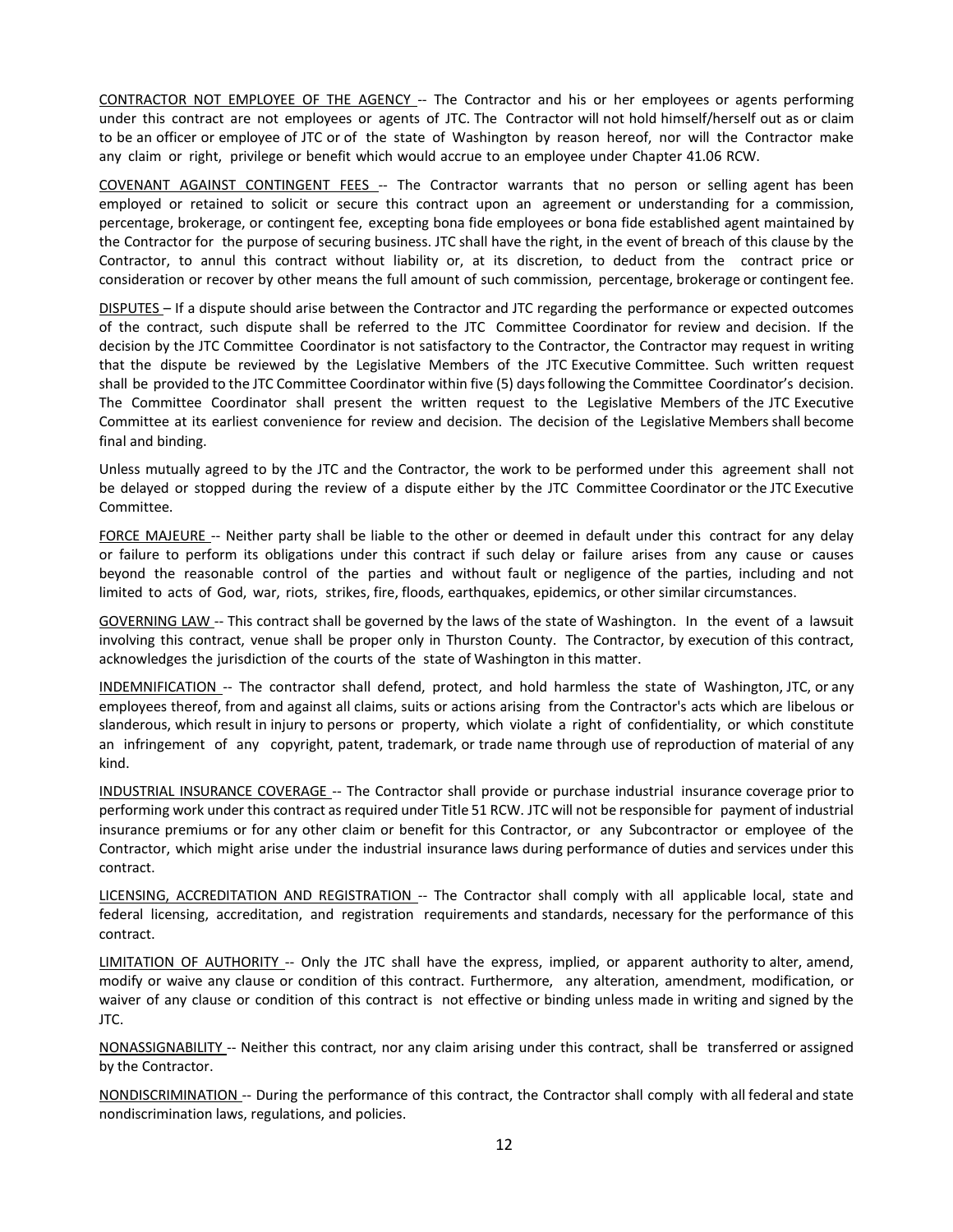NONCOMPLIANCE WITH NONDISCRIMINATION LAWS -- In the event of the Contractor's noncompliance or refusal to comply with any nondiscrimination law, regulation, or policy, this contract may be rescinded, canceled, or terminated in whole or in part, and the Contractor may be declared ineligible for further contracts with JTC. The Contractor shall, however, be given a reasonable time in which to cure this noncompliance. Any dispute may be resolved in accordance with the "Disputes" procedure set forth herein.

PAYMENT OF TAXES -- Contractor shall pay all applicable taxes assessed on the compensation received under this contract and shall identify and pay those taxes under Contractor's federal and state identification number(s).

RECORDS, DOCUMENTS AND REPORTS -- The Contractor shall maintain books, records, documents, data and other evidence of accounting procedures and practices which sufficiently and properly reflect all direct and indirect costs of any nature expended in the performance of this contract. These records shall be subject at all reasonable times to inspection, review, or audit by personnel duly authorized by the JTC, State Auditor or state or federal officials so authorized by law, regulation, or contract. The Contractor will retain all books, records, documents, and other materials relevant to this contract for six (6) years after the date of final payment and make them available for inspection by persons authorized under this provision.

If any litigation, claim or audit is started before the expiration of the six (6) year period, the records shall be retained until all litigation claims, or audit findings involving the records have been resolved.

REGISTRATION WITH DEPARTMENT OF REVENUE -- The Contractor shall complete registration with the Department of Revenue, <https://dor.wa.gov/doing-business/register-my-business>, and be responsible for payment of all taxes due on payments made under this contract.

RIGHT OF INSPECTION -- The Contractor shall provide right of access to its facilities to the JTC, or any of its officers, or to any other authorized agent or official of the state of Washington or the federal government at all reasonable times, in order to monitor and evaluate performance, compliance, and/or quality assurance under this contract.

RIGHTS IN DATA -- Unless otherwise provided, data which originates from this contract shall be "works for hire" as defined by the U.S. Copyright Act and shall be owned by JTC. Data shall include, but not be limited to: working papers, reports, documents, pamphlets, advertisements, books, magazines, surveys, studies, computer programs, films, tapes, and/or sound reproductions. Ownership includes the right to copyright, patent, register, and the ability to transfer these rights.

Data which is delivered under the contract, but which does not originate therefrom shall be transferred to JTC with a nonexclusive, royalty-free, irrevocable license to publish, translate, reproduce, deliver, perform, dispose of, and to authorize others to do so; *provided*, that such license shall be limited to the extent which the Contractor has a right to grant such a license. The Contractor shall exert all reasonable effort to advise JTC, at the time of delivery of data furnished under this contract, of all known or potential invasions of privacy contained therein and of any portion of such document which was not produced in the performance of this contract. JTC shall receive prompt written notice of each notice of claim of copyright infringement received by the Contractor with respect to any data delivered under this contract. JTC shall have the right to modify or remove any restrictive markings placed upon the data by the Contractor.

SAFEGUARDING OF INFORMATION -- The use or disclosure by any party of any information concerning JTC for any purpose not directly connected with the administration of JTC or the Contractor's responsibilities with respect to services provided under this contract is prohibited except by written consent of the JTC.

SAVINGS -- In the event funding from state, federal, or other sources is withdrawn, reduced, or limited in any way after the effective date of this contract and prior to normal completion, JTC may terminate the contract under the "Termination for Convenience" clause, without the five-day notice requirement, subject to renegotiation under those new funding limitations and conditions.

SCOPE OF CONTRACT -- This contract and the attachments incorporate all the contracts, covenants, and understandings between the parties concerning the subject matter, and all such covenants, agreements, and understandings have been merged into this contract. No prior contract or understandings, verbal or otherwise, of the parties or their agents shall be valid or enforceable unless embodied in this contract.

SEVERABILITY – The provisions of this contract are intended to be severable. If any term or provision is illegal or invalid for any reason whatsoever, such illegality or invalidity shall not affect the validity of the remainder of the contract.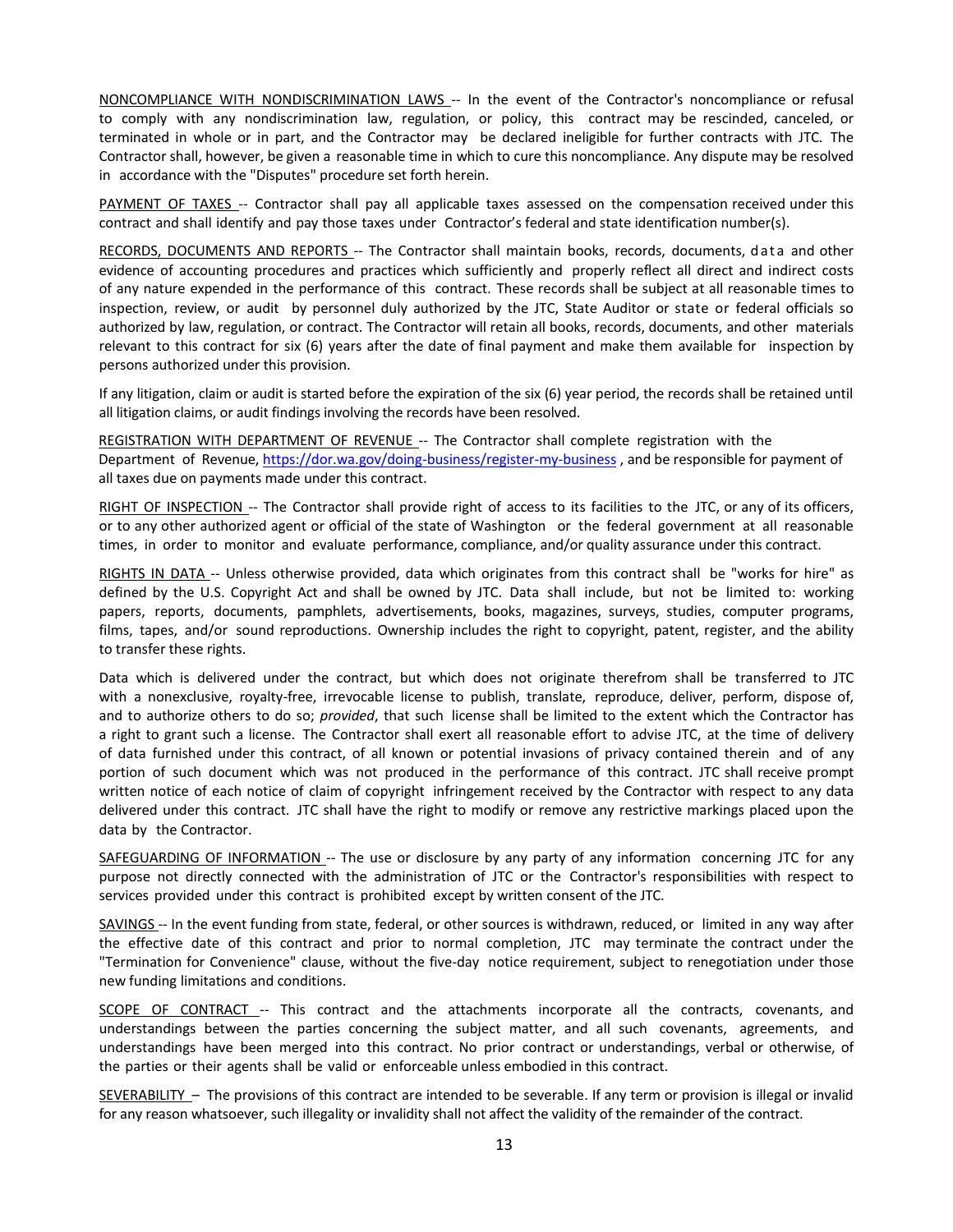SUBCONTRACTING -- Neither the Contractor nor any Subcontractor shall enter into subcontracts for any of the work contemplated under this contract without obtaining prior written approval of the JTC.

TERMINATION FOR CAUSE – In the event the JTC determines the Contractor has failed to comply with the conditions of this contract in a timely manner, the JTC has the right to suspend or terminate this contract. In such event the Contractor shall be liable for damages as authorized by law including, but not limited to, any cost difference between the original contract and the replacement or cover contract and all administrative costs directly related to the replacement contract, e.g., cost of the mailing, advertising, and staff time.

A termination shall be deemed a "Terminate for Convenience" if it is determined that the Contractor (i) was not in default, or (ii) failure to perform was outside of his or her control, fault or negligence.

TERMINATION FOR CONVENIENCE -- Except as otherwise provided in this contract, the JTC may, by five (5) days written notice, beginning on the second day after the mailing, terminate this contract in whole or in part when it is in the best interests of JTC. If this contract is so terminated, JTC shall be liable only for payment in accordance with the terms of this contract for services rendered prior to the effective date of termination.

TERMINATION PROCEDURE -- Upon termination of this contract, JTC, in addition to any other rights provided in this contract, may require the Contractor to deliver to JTC any property specifically produced or acquired for the performance of such part of this contract as has been terminated. The provisions of the "Treatment of Assets" clause shall apply in such property transfer.

JTC shall pay to the Contractor the agreed upon price, if separately stated, for completed work and services accepted by JTC, and the amount agreed upon by the Contractor and JTC for (i) completed work and services for which no separate price is stated, (ii) partially completed work and services, (iii) other property or services which are accepted by JTC, and (iv) the protection and preservation of property, unless the termination is for default, in which case the JTC shall determine the extent of the liability of JTC. Failure to agree with such determination shall be a dispute within the meaning of the "Disputes" clause of this contract. JTC may withhold from any amounts due the Contractor such sum as the JTC determines to be necessary to protect JTC against potential loss or liability.

The rights and remedies of JTC provided in this section shall not be exclusive and are in addition to any other rights and remedies provided by law or under this contract.

After receipt of a notice of termination, and except as otherwise directed by the JTC, the Contractor shall:

- 1. Stop work under the contract on the date, and to the extent specified, in the notice;
- 2. Place no further orders or subcontracts for materials, services, or facilities except as may be necessary for completion of such portion of the work under the contract as is not terminated;
- 3. Assign to JTC, in the manner, at the times, and to the extent directed by the JTC, all of the rights, title, and interest of the Contractor under the orders and subcontracts so terminated, in which case JTC has the right, at its discretion, to settle or pay any or all claims arising out of the termination of such orders and subcontracts;
- 4. Settle all outstanding liabilities and all claims arising out of such termination of orders and subcontracts, with the approval or ratification of the JTC to the extent the JTC may require, which approval or ratification shall be final for all the purposes of this clause;
- 5. Transfer title to JTC and deliver in the manner, at the times, and to the extent directed by the JTC any property which, if the contract has been completed, would have been required to be furnished to JTC;
- 6. Complete performance of such part of the work as shall not have been terminated by the JTC; and
- 7. Take such action as may be necessary, or as the JTC may direct, for the protection and preservation of the property related to this contract which is in the possession of the Contractor and in which JTC has or may acquire an interest.

#### TREATMENT OF ASSETS --

1. Title to all property furnished by JTC shall remain in JTC's office. Title to all property furnished by the Contractor, for the cost of which the Contractor is entitled to be reimbursed as a direct item of cost under this contract, shall pass to and vest in JTC upon delivery of such property by the vendor. Title to other property, the cost of which is reimbursable to the Contractor under this contract, shall pass to and vest in JTC upon (i) issuance for use of such property in the performance of this contract, or (ii)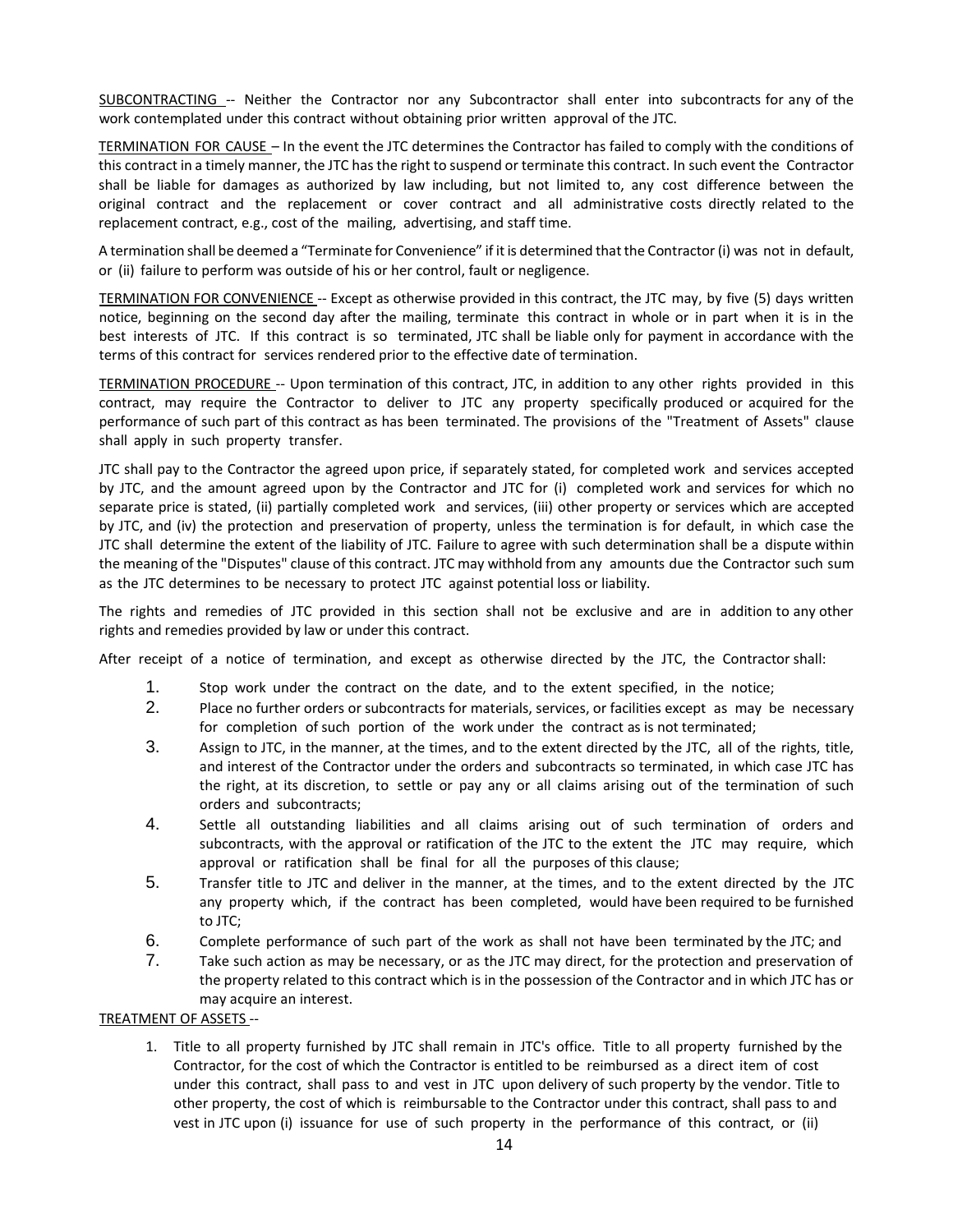commencement of use of such property in the performance of this contract, or (iii) reimbursement of the cost thereof by JTC in whole or in part, whichever first occurs.

- 2. Any property of JTC furnished to the Contractor shall, unless otherwise provided herein or approved by the JTC, be used only for the performance of this contract.
- 3. The Contractor shall be responsible for any loss or damage to property of JTC which results from the negligence of the Contractor or which results from the failure on the part of the Contractor to maintain and administer that property in accordance with sound management practices.
- 4. If any JTC property is lost, destroyed or damaged, the Contractor shall notify JTC immediately and shall take all reasonable steps to protect that property from further damage.
- 5. The Contractor shall surrender to JTC all property of JTC prior to settlement upon completion, termination, or cancellation of this contract.
- 6. All reference to the Contractor under this clause shall also include Contractor's employees, agents, or Subcontractors.

WAIVER OF DEFAULT -- Waiver of any default shall not be deemed to be a waiver of any subsequent default. Waiver of breach of any provision of the contract shall not be deemed to be a waiver of any other or subsequent breach and shall not be construed to be a modification of the terms of the contract unless stated to be such in writing, signed by the JTC and attached to the original contract.